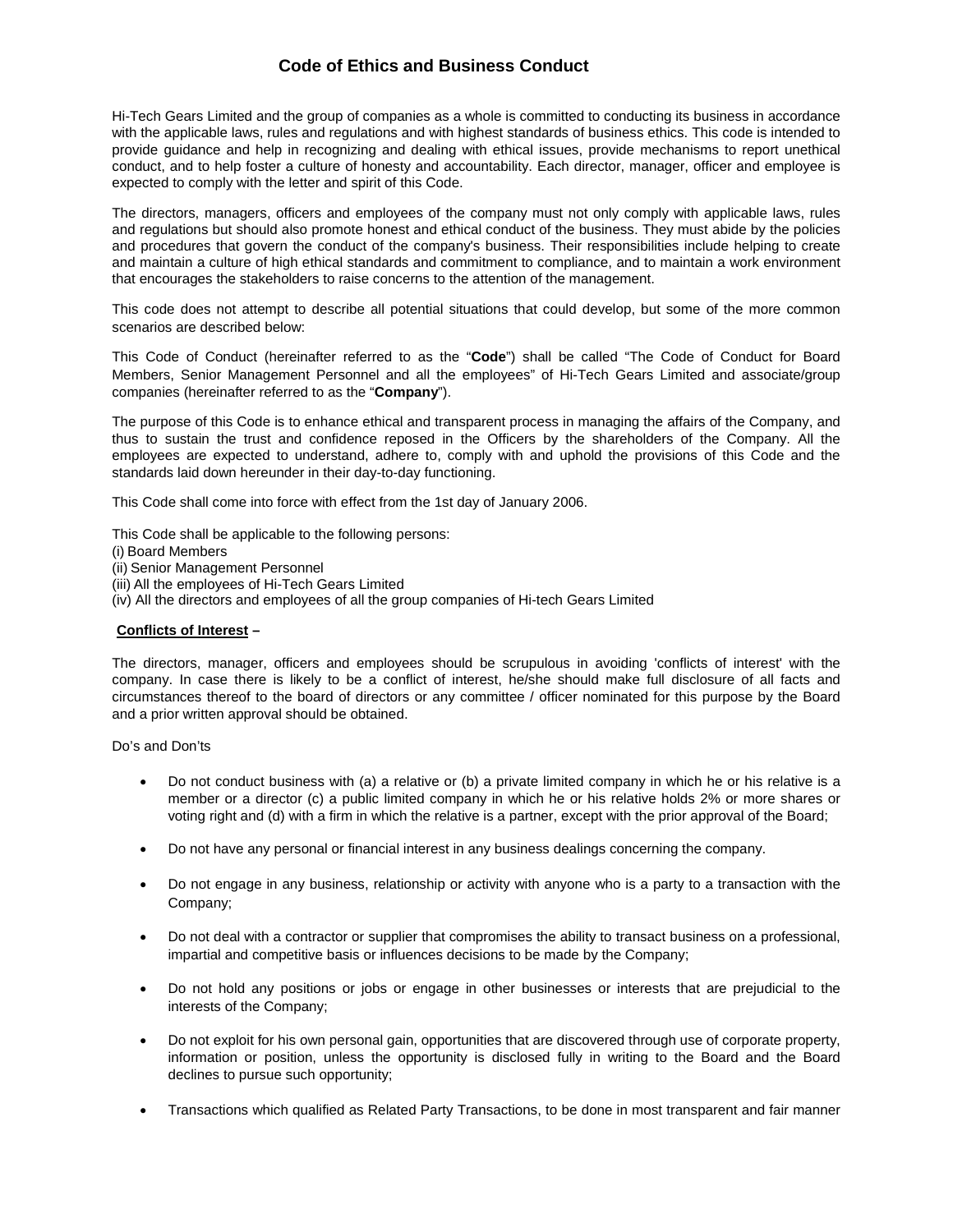after necessary compliances & requirements, pursuant to applicable laws and regulations.

- Do not seek, accept, or offer or make, directly or indirectly, any gifts, illegal payments, remuneration, donations or comparable benefits which are intended to or perceived to obtain business or uncompetitive favors for the conduct of business.
- Notwithstanding that any instances of conflict of interest exist due to any historical reasons, adequate and full disclosure by the interested Officer should be made to the Company.
- It is also incumbent upon every Officer to make a full disclosure of any interest which the Officer or the Officer's immediate family, which would include parents, spouse and children, may have in a company or firm which is a supplier, customer, distributor of or has other business dealings with the Company.
- If an Officer fails to make a disclosure as required herein, and the Company of its own accord becomes aware of an instance of conflict of interest that ought to have been disclosed by the Officer, the Company would take a serious view of the matter and consider suitable disciplinary action against the Officer.
- Unless specifically permitted by the Chairman of the Board, Officers shall not serve as director of any other company or as partner of a firm that is engaged in a competing business with the Company. This clause is not applicable to Non-Whole Time Directors.
- Whole Time Directors shall not accept any appointment or post, whether advisory or administrative, in any firm or company, whether Indian or foreign, having competing interests with the Company within two years from the date of cessation of Directorship of the Company unless approved by the Board of Directors/MD.

Note: A conflict of interest is which Influences your judgment when acting on behalf of the company or Results in your competing against the company in any business activity.

**Honest and Ethical Conduct**: The directors, managers, officers and employees shall act in accordance with the highest standards of personal and professional integrity, honesty and ethical conduct not only on company's premises and offsite but also at company sponsored activities. Their conduct shall conform to the best-accepted professional standards.

Do's and Don'ts

- While dealing with in the and outside the organization do not make false promises. A false promise is what cannot be achieved or delivered at the time of making the promise and results in embarrassment to the company.
- Do not use improper means to obtain competitive information.
- Sexual harassment at work place, in any form, is prohibited.
- Bribes, kickbacks and other improper payments are strictly prohibited for advancement of the business.
- Do not resort to artificial payment methods that may help third parties evade legal obligations.
- Do not keep or produce or report financial records that do not accurately reflect the nature of the transaction or do not match underlying performance.
- Resist pressure to produce any improper accounting result.
- All standard reviews and control processes shall be adhered to.
- Perform required reviews of the financial practices, records and results at regular intervals.
- All the funds have to be reported and all the assets and liabilities to be recorded.
- Estimates or reserves are supported by facts or appropriate documentation.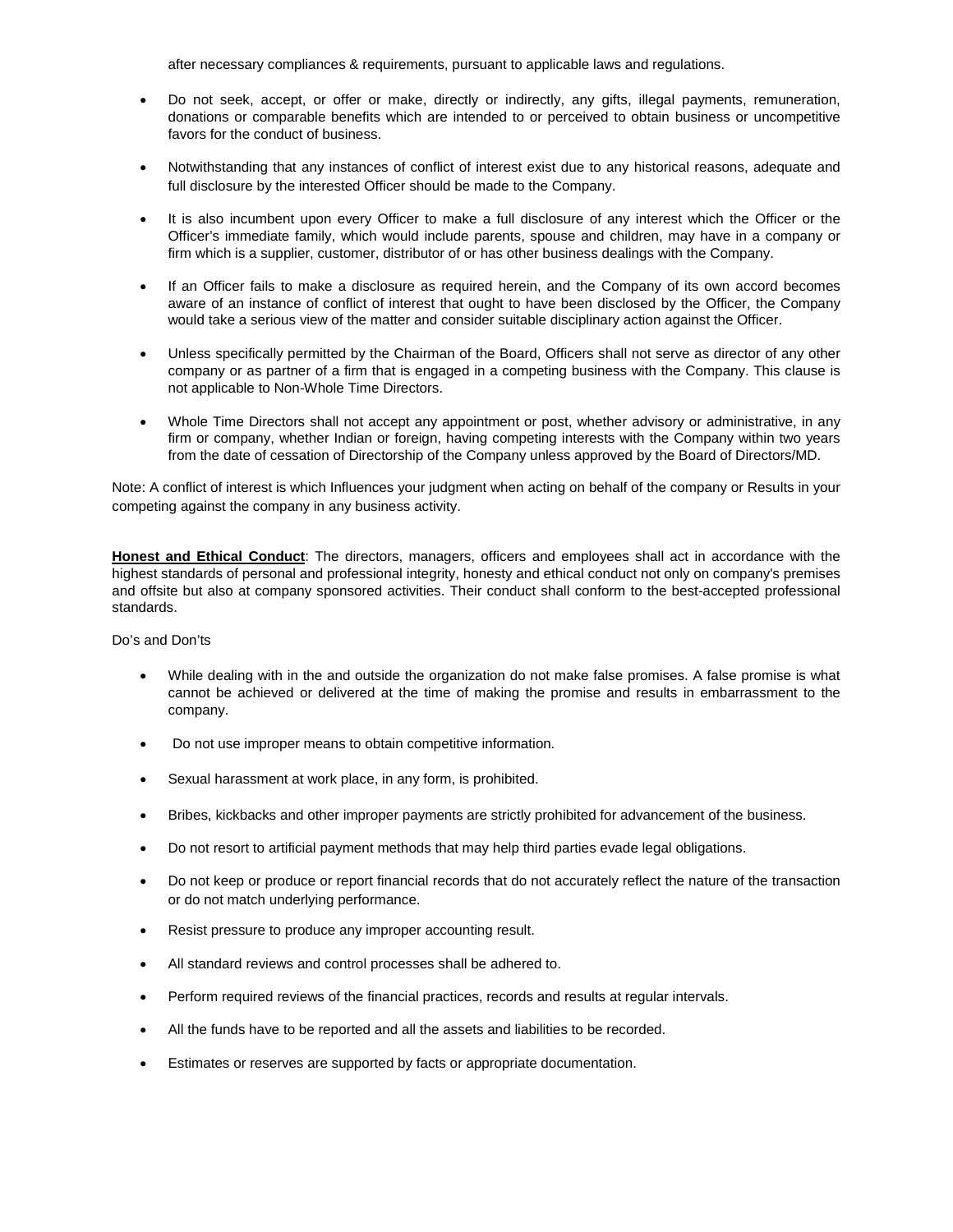**Corporate Opportunities** - Directors, officers, managers and employees owe a duty to the company to advance its legitimate interests when the opportunity to do so arises.

Do's and don'ts

- a. Do not compete directly with the business of the company or with any business that the company is considering.
- b. Do not take personal advantage of the opportunities that are discovered through the use of company's property, information, or position.
- c. Do not use company's property, information, or position for personal gain. If the company has finally decided not to pursue an opportunity that relates to the company's business activity, he/she may pursue such activity only after disclosing the same to the board of directors or the nominated person/committee.

**Confidentiality -** The directors, managers, officers and employees ('Officers') during the period of their association and thereafter shall maintain the confidentiality of confidential information of the company, its affiliates, group companies or that of any customer, supplier or business associate of the company to which company has a duty to maintain confidentiality, except when disclosure is authorized or legally mandated. The confidential information includes all non-public information (including private, proprietary, and other) that might be of use to competitors or harmful to the company or its associates.

- 1) Above information to which the Officers have access or which is possessed by the Officers, must be considered privileged and confidential and should be held in confidence at all times, and should not be disclosed to any person, unless (i) authorised by the Board/MD; or (ii) the same is part of the public domain at the time of disclosure and it can be proved; or (iii) is required to be disclosed in accordance with applicable laws.
- 2) The use of confidential information for his/her own advantage or profit is also prohibited.
- 3) Respect the confidentiality of information acquired in the course of employment unless legally obliged to disclose and ensure that no such confidential information is used for personal advantage/benefit,
- 4) Information of all present and prospective customers and their business must be kept confidential and shall not be shared with third party without adequate authorization as per 1) above.

**Fair and equitable Dealing -** Each director, managers, officer, and employee should deal fairly with customers, suppliers, competitors, and employees of group companies. They should not take unfair advantage of anyone through manipulation, concealment, abuse of confidential, proprietary or trade secret information, misrepresentation of material facts, or any other unfair dealing-practices.

Do and dont's

- All the supplier and vendors of the company must be dealt with respect and dignity. All the dues of the suppliers and vendors must be paid in time as per the terms of the contract.
- All the employees must be dealt with fairly and equitably and diversity of the employees must be respected.
- Use merit, qualification and other job related criteria as the basis for all employment related decisions.
- All the shareholders of the company must be treated with respect and equity and all the information must be provided to them as per the applicable law.
- Discrimination including harassment in any form what so ever is prohibited.
- Act with honesty and integrity, including the ethical handling of actual or apparent conflicts of interest between personal, financial and professional relationships.
- Make full, fair, accurate, timely, and understandable disclosure in reports and documents that the company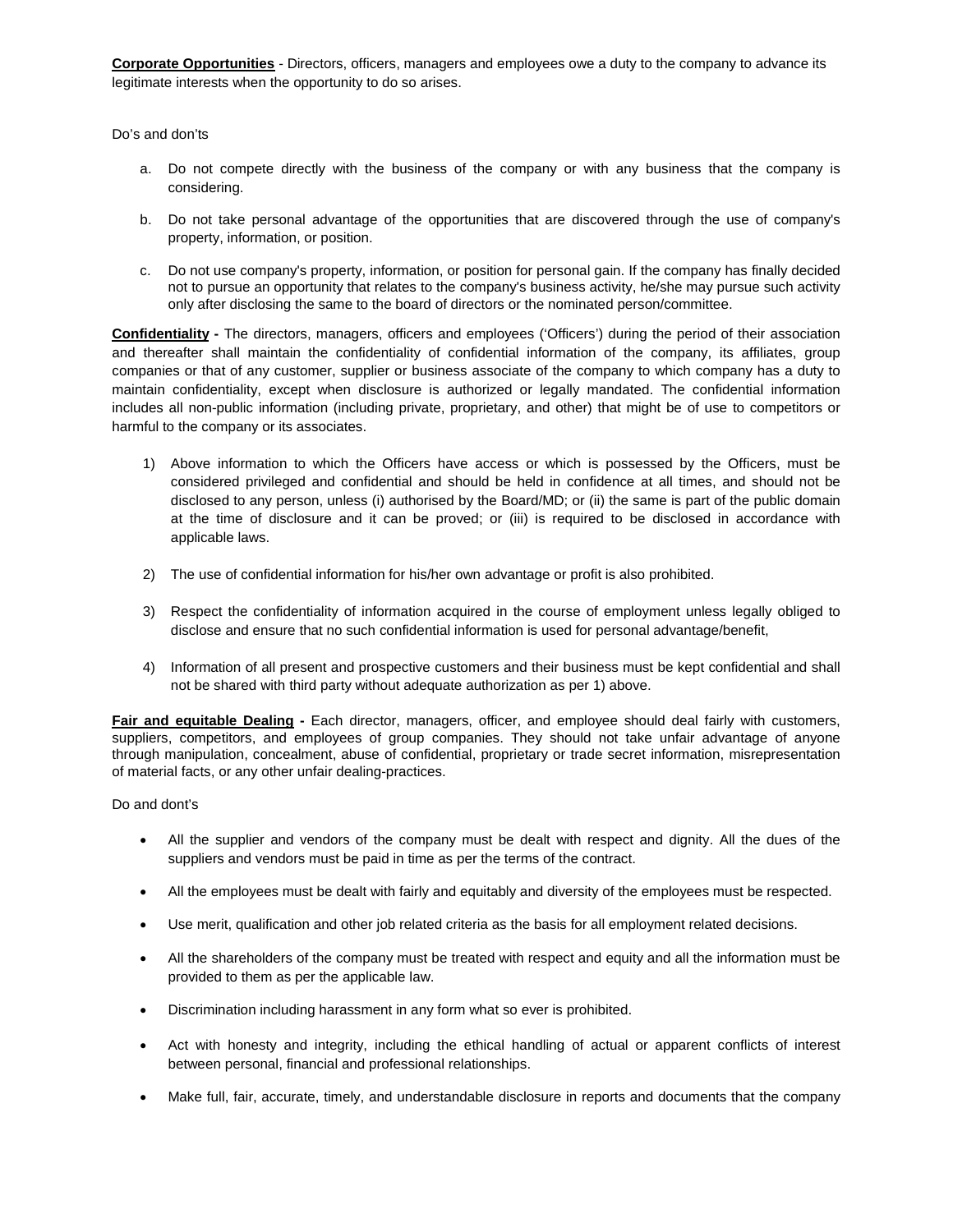files with, or submits or makes periodically, to the shareholders, government authorities and to the public.

- Act in good faith, responsibility, with due care, competence and diligence without misrepresenting material facts.
- Refrain from any inappropriate or undue influence of any kind in all dealings with independent auditors, and avoid any actual or apparent conflicts with analysts.
- Achieve responsible use of and control over all assets and resources employed or entrusted to the them.
- Encourage honest and ethical behavior at the work place and amongst your colleagues.

**Protection and Proper Use of Company's Assets -** All directors, managers, officers and employees should protect company's assets and property and ensure its efficient use. Theft, carelessness, and waste of the company's assets and property have a direct impact on the company's profitability. Company's assets should be used only for legitimate business purposes.

While using the company asset or resources follow the following:

- Use of assets must be for authorized purposes only.
- All the assets of the company being used by the directors, officer or employee of the company must be kept diligently and all efforts shall be made for its safety and upkeep. Unless and other wise stated these assets must be suitably insured.
- Office spaces occupied by the directors, officers or employees must be used optimally and be kept neat, clean and tidy.
- Do not use company asset in support of a personal business, consulting efforts, or similar private ventures or to support the business of another company or firm.
- Do not use the company asset to support any unlawful or other purpose that could cause embarrassment to the company or otherwise adversely affect its interest.
- Do not use the company asset to be disruptive or offensive (e.g involving sexually explicit materials, or materials that are discriminatory , hateful or threatening) to others.
- Do not sell, loan, give away or dispose of company property without proper authorization.
- The Officers shall be committed to prevent the wasteful use of natural resources and minimize any hazardous impact of the development, production, use and disposal of any of its products and services on the ecological environment.
- Unless and otherwise stated, all the research and development work and other work being carried out is subject matter of Intellectual Property Right of the company or its respective group companies, every employee shall strive for its protection.

# **Insider trading**

Pursuant to the Prohibition of Insider Trading Regulations issued by SEBI, Companies Act and other applicable laws the following is mandated:

## Dos & Don'ts

Every person preparing and circulating any unpublished price sensitive information (information as defined under the Regulation shall ensure to notify the following notation "Private, privileged and Confidential" on each such document / statement.

- Information shall be handled on a "need to know" basis i.e. it should be disclosed to only those employees within the Company who need the information to discharge their duties.
- Not to disclose / communicate information to any person within or outside except when they reasonably believe that such disclosure is required to enable proper and effective conduct of business and that they will have no information to believe that the information will be misused or improperly disclosed by the recipient.
- Not to advise or induce, communicate, counsel any other person to deal in shares of the company on the basis of information.
- Not to trade (buy / sell) in securities of the listed companies i.e. HGL either directly or through relatives, friends etc. on the basis of any "information'.
- Not to trade (buy /Sell) in securities of listed companies i.e. HGL directly or through relatives friends etc during closure of trading window as announced by compliance officer from time to time.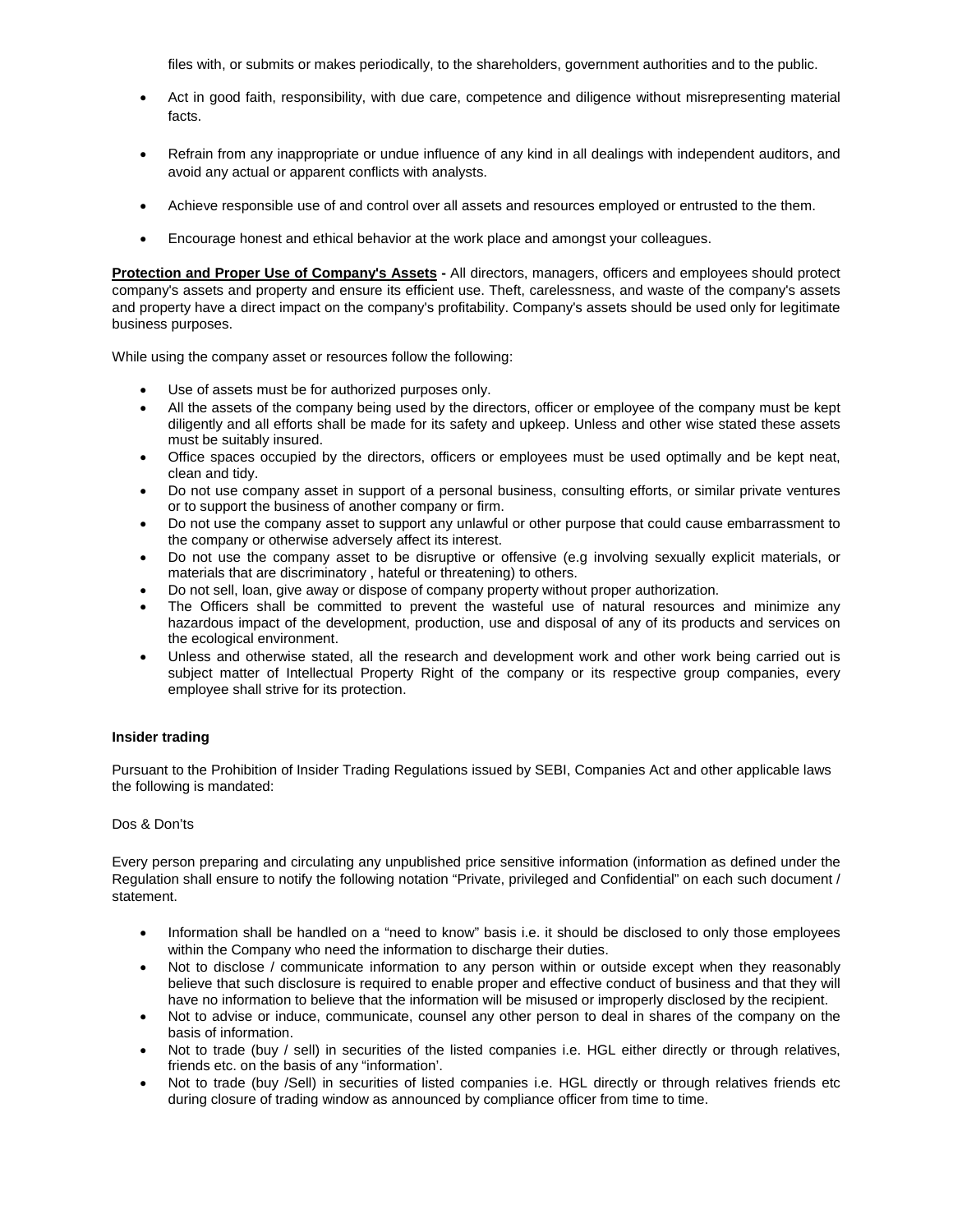- To get the prior clearance from compliance officer for any sale/purchase of the securities of listed companies i.e. HGL where market value exceeds Rs. 5 lacs or 5000 shares, in a month whichever is more.
- To comply the Insider Trading Code of Conduct issued by Company.
- To comply the Rules & Regulations for prohibition of Insider Trading issued by Laws & Government authorities from time to time.

**Compliance with Laws, Rules, and Regulations -** The directors, managers, officers and employees shall comply with all applicable laws, rules, and regulations.

- Transactions, directly or indirectly, involving securities of the company should not be undertaken without preclearance from the company's compliance officer i.e. the company secretary.
- Any director, manager, officer or employee who is unfamiliar or uncertain about the legal rules involving company business conducted by him/her should consult the compliance officer or any director of the company before taking any action that may jeopardize the company or that individual.
- Make sure that all records are accurate, complete and in no way misleading.
- If you become aware of inaccurate information, raise the matter with the appropriate company contact.
- Write and speak in an appropriate manner in all company communications.
- The Company honors the information requirements of the public and its stakeholders. In all its public appearance with respect to disclosing information in relation to the Company's activities to public constituencies such as the media, the financial community, employees and shareholders, the Company shall be represented only by specifically authorised Officers.
- Comply with governmental laws, rules, notifications and regulations applicable to the company's business,
- Disclose to the Board or any committee/officer designated by the Board for this purpose, any material transaction or relationship that reasonably could be expected to give rise to any violations of the code including actual or apparent conflicts with the interests of the company,
- Every Officer shall, in his business conduct, comply with all applicable laws, rules and regulations, both in letter and in spirit, in all the territories in which he operates. If the ethical and professional standards set out in the applicable laws and regulations are below that of the Code, then the standards of the Code shall prevail.

# **Other Responsiblities-** Persons referred above are expected:

- to deal fairly with Company's customers, suppliers, competitors and employees and to not take unfair advantage of any such person through manipulation, concealment, abuse of privileged information, misrepresentation of material facts or any other unfair-dealing practice;
- not to use involuntary labor of any kind, including prison labor, debt bondage or forced labor by governments. Only workers who meet the applicable minimum legal age requirement may be hired;
- to comply with all applicable environmental laws & regulations;
- to provide safe working environment;
- to follow anti-bribery laws throughout the world & to educate employees about compliance with these laws.

**Interpretation of Code –** The code must be read literally. Any question or interpretation under this code of ethics and business conduct will be handled by the Board through compliance officer.

Responsibilities of the Employees:

- Read and understand the Code of conduct.
- In case of any query to contact the compliance officer and the Company Secretary at corporate office at  $14<sup>th</sup>$ Floor Millennium Plaza, Tower B, Sushant Lok-I, Sector 27, Gurgaon 122002, ph: 0124-2806080-84 fax 0124-2806085. Email: secretarial@hitechgears.com

Any deviation/waiver from this code can only be effected on the sole and absolute discretionary authority of the Board